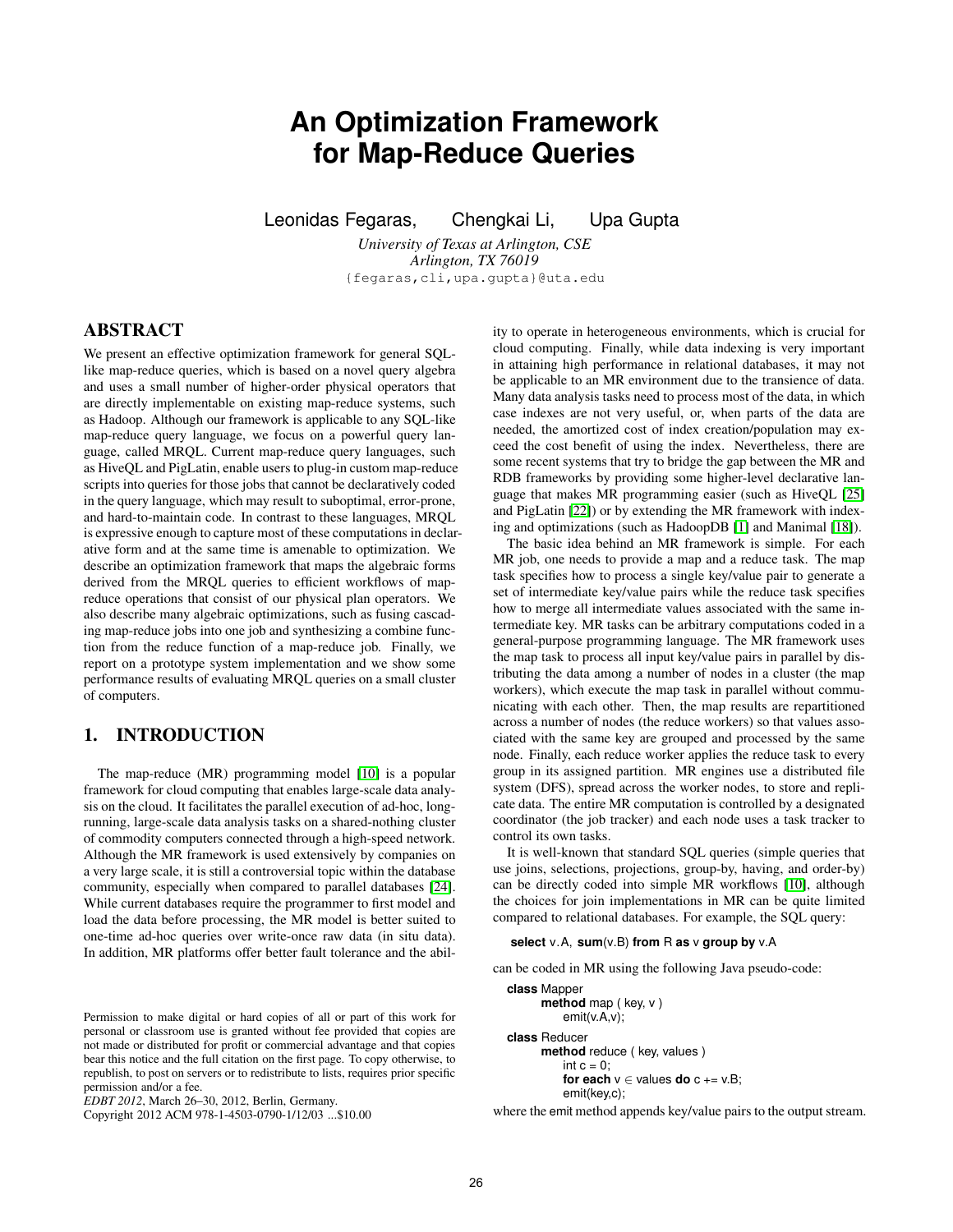That is, for each tuple  $\nu$  from R, the mapper emits the pair  $(\nu.A, \nu)$ , so that these pairs are grouped by the key v.A and each group is passed to the reducer as a collection of values associated with the same key. Then, for each group, the reducer sums up all the v.B values and emits the final result. Although standard SQL can be coded in MR, not all MR jobs can be coded in SQL. In fact, MR programs over a relation R are computationally complete, since the reducer can be a computationally complete function and we can use a mapper that emits the same key for all tuples in R, sending all R tuples into the same group for reduction.

Even though, in principle, the MR model is very simple to understand, it is hard to develop, optimize, and maintain non-trivial MR applications coded in a general-purpose programming language. In addition, there are many configuration parameters to adjust for better performance that overwhelm non-expert users. As is evident from the success of the relational database technology, program optimization would be more effective if data processing programs were written in a declarative query language that hides the implementation details and is amenable to optimization. Existing MR query languages, such as HiveQL [\[25\]](#page-11-0) and PigLatin [\[22\]](#page-11-0), provide a limited syntax for operating on data collections, in the form of relational joins and group-bys. Because of these limitations, these languages enable users to plug-in custom MR scripts into their queries for those jobs that cannot be declaratively coded in their query language. This nullifies the benefits of using a declarative query language and may result to suboptimal, error-prone, and hard-tomaintain code. To appreciate what is required to capture all MR computations declaratively in SQL-like syntax, consider a general MR job over a single relation R that groups the tuples of R using the map function m and then applies the reduce function r to each group. It can be represented by the following SQL-like code:

**select** k, r(values) **from** R **as** v **group by** k: m(v)

This query groups the tuples  $v$  of R using the group-by key  $k = m(v)$ . After the group-by, the variable values will contain a group, that is, all tuples associated with the same  $m(v)$  key. This query, of course, cannot be directly coded in standard SQL but describes what exactly needs to be achieved to reach MR completeness. SQL does not allow m and r to be nested queries and does not support access to the entire group, values, other than performing simple aggregations over the group elements. Consequently, nested queries are essential for achieving MR completeness in an MR query language. They are also very important as they appear in many common data analysis queries. Consider, for example, the following SQL-like query that calculates one step of the k-means clustering algorithm (Lloyd's algorithm), by deriving  $k$  new centroids from the old:

```
select avg(s.X) as X, avg(s.Y) as Y, avg(s.Z) as Z
from Points as s
group by (select ∗ from Centroids as c order by distance(c,s))[0]
```
where Points is the input data set (3D points), Centroids is the current set of centroids (k cluster centers), and distance calculates the distance between two points. The inner query assigns the closest centroid to a point s (where [0] returns the first tuple of an ordered list). This query clusters the data points by their closest centroid, and, for each cluster, a new centroid is calculated from the mean values of its points. Most SQL implementations do not allow subqueries in group-by nor they allow arbitrary operations over groups and, therefore, have insufficient expressive power to achieve MR completeness. There are other query languages though, such as ODMG OQL, that allow both. Finally, the query language must support hierarchical data and nested collections uniformly, allowing us to query JSON and XML data, such as the content dumps in XML format provided by Wikipedia. This capability is far more important for MR queries than for SQL, because, although data can be normalized before they are stored in a relational database, raw data must be processed as is, even if they are nested. Finally, the query language must support recursion or transitive closure declaratively, to capture graph algorithms, such as PageRank.

Our framework uses a novel query language for map-reduce computations, called *MRQL* (the Map-Reduce Query Language) [\[13\]](#page-11-0), that is more powerful than existing query languages, such as Hive and PigLatin, since it can operate on more complex data, such as nested collections and trees, and it supports more powerful query constructs, thus eliminating the need for using explicit MR procedural code. It is powerful enough to capture most commonly used MR computations declaratively, is easy to learn, has uniform syntax, is extensible, has simple semantics, and can be compiled to efficient MR programs. It is important to note that the main contribution of this paper is not in the language itself. In fact, we could have used some other suitable language that satisfies the requirements listed above, such as OQL or XQuery. Instead, the contribution of our work is in the design and implementation of an effective optimization framework for MR queries. We believe that our optimizations can apply to other suitable MR query languages too.

When building an MR query optimizer, we can certainly leverage on the existing relational query optimization technology, especially on the techniques used in distributed databases. There are some important differences though that make MR query optimization challenging. First, the MR physical operators are different from those used by RDBMSs since they have to be expressed as MR jobs. Second, MRQL queries are far harder to optimize than SQL queries, since they allow arbitrary query nesting and nested collections. Third, there are some specific optimizations that apply to MR jobs only, such as synthesizing the combine function from a reduce function. A combine function is an optional MR task that applies to the data generated at each map task to partially reduce the data at the map-side before they are shuffled and shipped to the reducers. The combine step is very effective if the reducer performs aggregations only, because it lessens the amount of shipped data.

The first challenge faced when designing a query algebra for MR queries is evaluating nested queries efficiently. Nested queries are essential for achieving MR completeness in an MR query language and they deserve special optimization techniques. We would like to generalize relational joins to cope with arbitrary nested queries in a way that is more suitable to an MR framework. Consider, for example, the nested SQL query:

#### **select** ∗ **from** X **as** x

#### **where** x.D > (**select sum**(y.C) **from** Y **as** y **where** x.A=y.B)

A typical method for evaluating this query in a RDBMS is to first group Y by y.B, yielding pairs of y.B and sum(y.C), and then to join the result with X on y.B=x.A using a right-outer join, removing all those matches whose x.D is below the sum. Unfortunately, this method can be suboptimal in an MR environment because it requires two MR jobs, one for the group-by and one for the join. Instead, this query can also be evaluated with one reduce-side join [\[27\]](#page-11-0), which requires only one MR job. Furthermore, although the grouping and aggregation are done during the reduce phase of the reduceside join, one can use in-mapper combining [\[27\]](#page-11-0) to partially aggregate data before reduction. This reduce-side join plan is in many cases more efficient than the RDBMS group-by/join plan and a good optimizer should be able to select the best based on cost. The fundamental reason that makes it hard for a traditional RDBMS optimizer to recognize opportunities for fusing a group-by with a join into a reduce-side join is that relational joins were designed to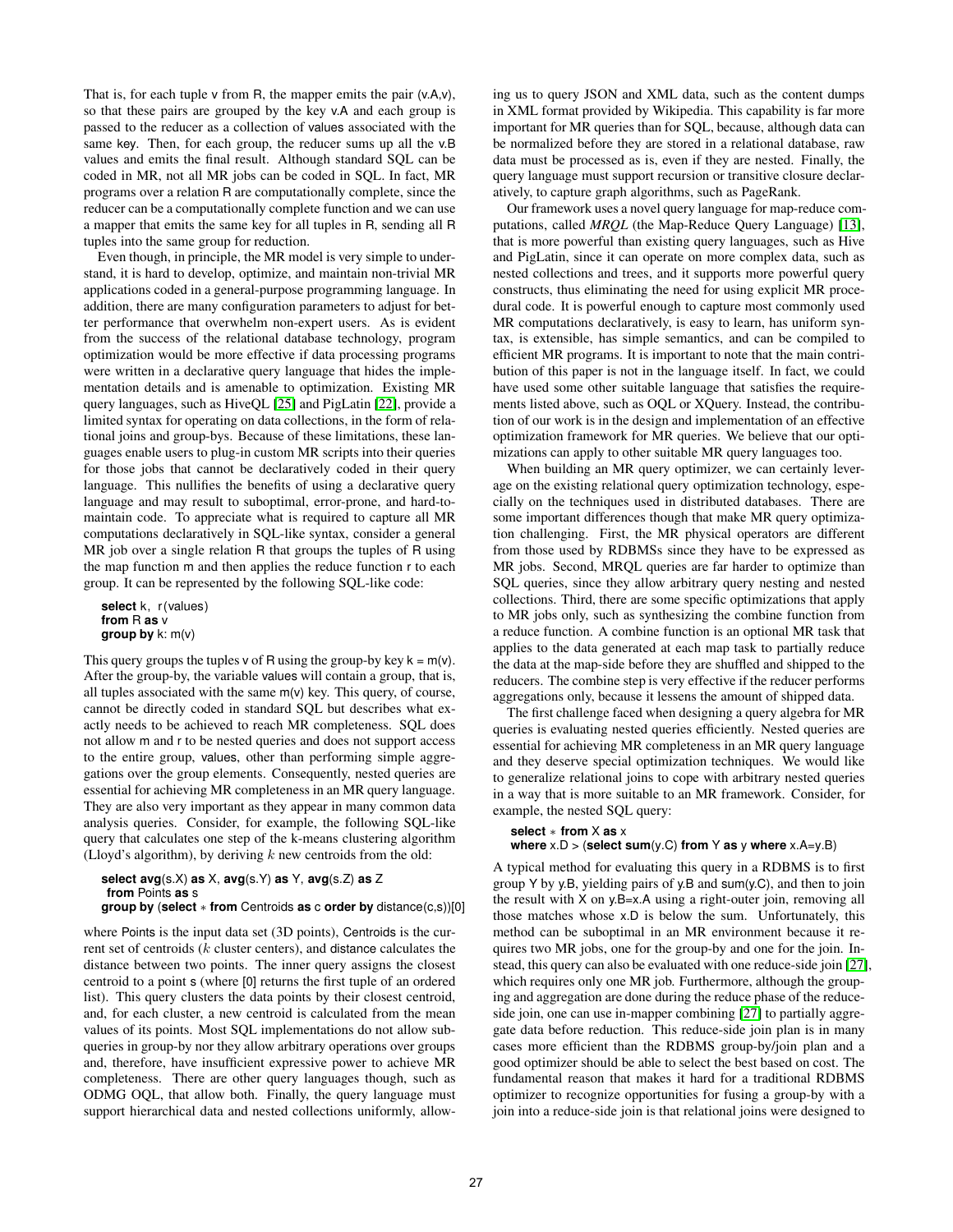produce flat data (by concatenating the joined tuples), since this is the only kind of data supported by the relational model. This requires that a group-by must always be combined with aggregations to produce flat data. But there is no reason for doing so for a data model that supports nested collections. In fact, instead of concatenating the x and y tuples, we can nest them in a way that reflects the query nesting. For our example, the join between X and Y can deliver pairs of (x,ys), such that ys is the collection of all y in Y that are joined with an x from X. That way, the predicate can be executed directly in memory using  $x.D >$  (**select** sum(y.C) **from** ys **as** y), without using an explicit group-by. Our work generalizes this idea to handle arbitrary nested queries, at any place, number, and nesting level (described in Section [6\)](#page-6-0).

For an MR query language to be useful, in addition to its expressive power, it must run efficiently on a given MR platform and it should consume resources at a rate comparable to procedural code written by experts. Failure to do so would divert programmers from using this query language, who will choose to sacrifice declarativeness for efficiency. Consider for example the popular PageRank algorithm that measures the relative importance of nodes in a graph. Efficient implementations of PageRank on an MR platform have been extensively investigated in the literature [\[20\]](#page-11-0). These methods use various tricks to improve performance, such as propagating the entire graph at each iteration step to avoid recovering the graph using a join. In general, these methods require a single MR job at each iteration step. PageRank can be expressed in SQL as follows. The graph is represented as a set of links, where each link has a source and a destination dest, but also repeats some information about the source: the total number of its outgoing links count and its PageRank rank (which is improved at each iteration). A simplified version of the PageRank algorithm can be expressed as a repetition of the following SQL query that derives a new set of edges from the old set, changing only their rank (the complete query expressed in MRQL is given in Figure [4](#page-10-0) in Section [7\)](#page-10-0):

```
select m.source, m.dest, m.count, c.rank
  from (select n.dest, sum(n.rank/n.count) as rank
         from Graph as n
        group by n.dest) as c,
      Graph as m
where m.source = c.dest
```
That is, the inner query reverses the graph by grouping the links by their link destination and it equally distributes the rank of the link sources to their destination. The outer select-query recovers the graph by joining the new rank contributions with the original graph so that it can be used in the next iteration step. This query, if evaluated naively, requires two MR jobs: one MR job to group the nodes by their destination (inner query), and one MR job to join the rank contributions with the nodes (outer query). Our system translates this query to one MR job by using the following two algebraic laws (these rules are described in detail in Section [6.4\)](#page-9-0):

- 1. A group-by before a join can be fused with the join if the group-by attribute is the same as the corresponding join attribute. The resulting reduce-side join nests the data during the join, thus incorporating the group-by effects.
- 2. A reduce-side self-join (which joins a dataset with itself) can be simplified to an MR job that traverses the dataset once. In essence, the map function of this MR job sends each input element to the reducers twice under different keys: under the left and under the right join keys.

That is, the group-by operation in this query can be fused with the join, based on the first rule, deriving a self-join, which, in turn,

can be simplified to a single MR job, based on the second rule. These algebraic optimizations capture the essence of the ad-hoc techniques used by programmers to improve their PageRank MR jobs. These and other algebraic laws can only be expressed and validated if MR jobs, reduce-side joins, and other MR operations, are expressed in a suitable formal algebra with precise semantics.

In summary, the key contribution of this work is in the design and implementation of an effective optimization framework for MR query languages that has the following characteristics:

- It provides a small but powerful set of physical plan operators that are directly implementable on existing map-reduce systems, such as Hadoop. It also gives the precise semantics of these physical operators and their implementation in Hadoop.
- It defines an MR algebra with precise semantics, which consists of a small number of higher-order operators that are powerful enough to capture all MRQL language constructs. The most important algebraic operator is the join operation that generalizes the relational join by incorporating data grouping into the join. This join can nest the join results in such a way that nested queries can be evaluated without the need of additional group-by operations.
- It uses novel optimization techniques to translate MRQL queries to algebraic forms and to map these algebraic forms to efficient workflows of physical plan operations. It provides many algebraic optimizations, such as fusing cascading MR jobs into a single job and synthesizing a combine function from the reduce function of an MR job.
- It uses a cost-based heuristic optimizer to derive an efficient physical plan from a query graph. Currently, our cost model is incomplete as it takes into account the input dataset sizes and the available resources but, due to lack of statistics, it assumes constant predicate selectivities.
- Finally, it is implemented on top of Hadoop, without requiring any change to the system. It can process complex MRQL queries over XML, JSON, binary, and record-oriented text documents.

The rest of this paper is organized as follows. Section 2 compares our approach with related work. Section [3](#page-3-0) describes the syntax of MRQL and gives some examples of queries. Section [4](#page-4-0) describes our physical plan operators and Section [5](#page-6-0) describes our algebra. Section [6](#page-6-0) describes our methods for translating MRQL to physical plans and for optimizing these plans. Finally, Section [7](#page-10-0) reports on a prototype implementation of MRQL using Hadoop and evaluates the performance of PageRank queries on a small cluster.

# **2. RELATED WORK**

The map-reduce (MR) model was first introduced by Google in 2004 [\[10\]](#page-11-0). Several large organizations have implemented this model, including Apache Hadoop [\[27\]](#page-11-0) and Pig [\[22\]](#page-11-0), Apache/Facebook Hive [\[25\]](#page-11-0), Google Sawzall [\[23\]](#page-11-0), and Microsoft Dryad [\[16\]](#page-11-0). The most popular MR implementation is Hadoop [\[15\]](#page-11-0), an opensource project developed by Apache, which is used today by Yahoo! and many other companies to perform data analysis. There are also a number of higher-level languages that make MR programming easier, such as HiveQL [\[25\]](#page-11-0), PigLatin [\[22\]](#page-11-0), SCOPE [\[8\]](#page-11-0), and Dryad/Linq [\[17\]](#page-11-0). There are several join algorithms for the MR framework, such as reduce- and map-side joins [\[20, 27\]](#page-11-0).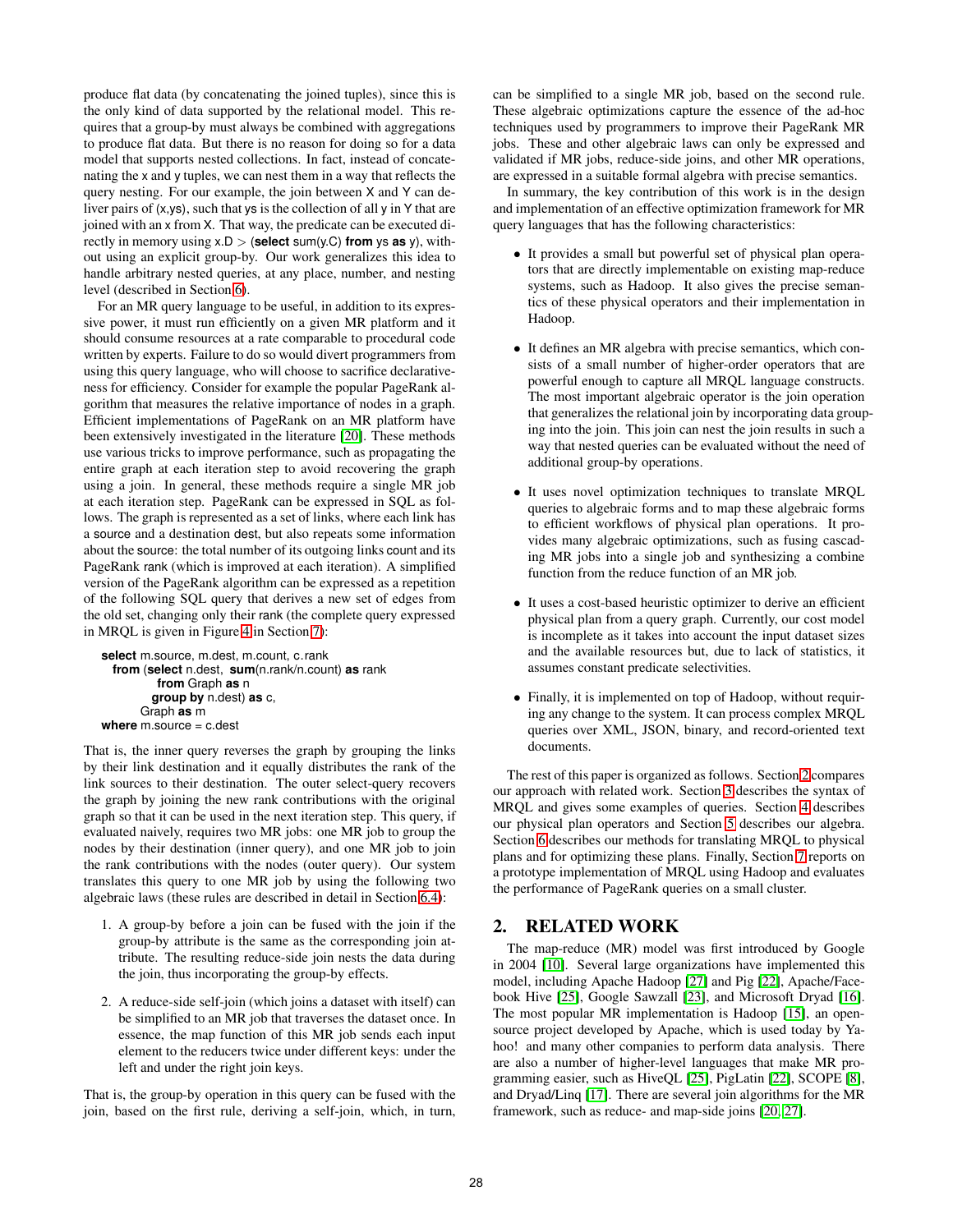<span id="page-3-0"></span>Hive [\[25, 26\]](#page-11-0) is an open-source project by Facebook that provides a logical RDBMS environment on top of the MR engine, well-suited for data warehousing. Using its high-level query language, HiveQL, users can write declarative queries, which are optimized and translated into MR jobs that are executed using Hadoop. HiveQL does not handle nested collections uniformly: it uses SQLlike syntax for querying data sets but uses vector indexing for nested collections. Unlike MRQL, HiveQL has many limitations (it is a small subset of SQL). It does not allow query nesting in predicates and select expressions, but allows a table reference in the from-part of a query to be the result of a select-query. Because of these limitations, HiveQL enables users to plug-in custom MR scripts into queries. Although Hive uses simple rule-based optimizations to translate queries, it has yet to provide a comprehensive framework for cost-based optimizations. Yahoo!'s Pig [\[14\]](#page-11-0) resembles Hive as it provides a user-friendly query-like language, called PigLatin [\[22\]](#page-11-0), on top of MR, which allows explicit filtering, map, join, and group-by operations. Like Hive, PigLatin performs very few optimizations based on simple rule transformations. PACT/Nephele [\[3\]](#page-11-0) is an MR programming framework based on workflows, where each workflow component can be a map or reduce. These workflows are converted to logical execution plans for Nephele, a general distributed program execution engine. Even though PACT/Nephele workflow programs are very flexible and are not limited to rigid map/reduce pairs, they are hard to program, since programmers have to construct low-level workflows. SCOPE [\[8\]](#page-11-0), an SQL-like scripting language for large-scale analysis, does not support sub-queries but provides syntax to simulate sub-queries using outer-joins. Like Hive, because of its limitations, SCOPE provides syntax for user-defined process/reduce/combine operations to capture explicit MR computations.

HadoopDB [\[1\]](#page-11-0) adopts a hybrid scheme between MR and parallel databases to gain the benefit of both systems. Although, HadoopDB uses Hive as the user interface layer, instead of storing table tuples in DFS, it stores them in independent DBMSs in each physical node in the cluster. That way, it increases the speed of overall processing as it pushes many database operations into the DBMS directly, and, on the other hand, it inherits the benefits of high scalability and high fault-tolerance from the MR framework. Hadoop++ [\[11\]](#page-11-0) decomposes each MR computation into an execution plan and then transforms it to take advantage of possible indexes attached to data splits. It does not provide a framework for recognizing joins and filtering in general MR programs, to take advantage of the indexes. Manimal [\[7, 18\]](#page-11-0) analyzes the MR code to find opportunities for using B+-tree indexes, projections, and data compression.

Finally, the Asterix project [\[4\]](#page-11-0) shares some of our goals but it has a broader scope and has far more ambitious plans. It proposes a scalable platform to store, manage, and analyze large volumes of semistructured data. Unlike our approach, instead of using an existing distributed file system combined with a parallel processing framework, such as Hadoop, Asterix uses its own distributed data store, called Hyracks [\[5\]](#page-11-0). Hyracks was designed from the groundup to directly support the parallel algorithms needed for evaluating complex declarative queries and at the same time to offer scalability, reliability, and availability. There are plans to develop a costbased optimizer for the Asterix query language, which is influenced by XQuery, but, as far as we know, there is no comprehensive query optimization framework developed yet.

# **3. THE MRQL MODEL AND LANGUAGE**

In this section, we briefly overview the MRQL data model and query language. Due to lack of space, we left this description incomplete since the focus of this paper is not on the language itself, but on a comprehensive query optimization framework that can optimize map-reduce query languages like this. The complete description of MRQL can be found at the project web page [\[21\]](#page-11-0).

We assume that the input data sources are raw text or binary files. The MRQL expression that makes a directory of raw files accessible to a query is:

#### **source**( parser, uri, ... )

where uri is the URI of the directory that contains the files, parser is the name of a function that parses enough bytes from a file to construct a single fragment, and '...' are parser-specific parameters. The parser must be stateful so that consecutive calls to the parser return consecutive fragments from the files. We have experimented with three different parsers: an XML parser, a JSON parser, and a line-based parser that generates one relational record from each input line containing values separated by a user-defined delimiter. For brevity, from now on, we will use names for data sources, instead of **source** calls.

The MRQL query syntax has been influenced by ODMG OQL, the OODB query language developed in the 90's, while its semantics has been inspired by the work in the functional programming community on list comprehensions with group-bys and orderbys [\[19\]](#page-11-0). In its simplest form, the select-query syntax in MRQL is as follows:

```
select [ distinct ] e
from p_1 in e_1, \ldots, p_n in e_n[ where e_c ][ group by p': e' [ having e_h ] ][ order by eo [ limit n ] ]
```
where all these e's are arbitrary MRQL expressions, which may contain other nested select-queries. MRQL handles a number of collection types, such as lists (sequences), bags (multisets), and key/value maps. The difference between a list and a bag is that a list supports order-based operations, such as indexing. An MRQL query works on collections of values, which are treated as bags by the query, and returns a new collection of values. If it as an order-by query, the result is a list, otherwise, it is a bag. Treating collections as bags is crucial to our framework because it allows the queries to be compiled to MR programs, which need to shuffle and sort the data before reduction, and enables the use of joins for query evaluation. The **from** part of an MRQL syntax contains query bindings of the form  $\gamma$  in  $e'$ , where p is a pattern and  $e$  is an MRQL expression that returns a collection. The pattern  $p$  matches each element in the collection e, binding its pattern variables to the corresponding values in the element. In other words, this query binding specifies an iteration over the collection e, one element at a time, causing the pattern  $p$  to be matched with the current collection element. In general, a pattern can be a pattern variable that matches any data, a tuple  $(p_1, \ldots, p_n)$  or a record  $\langle A_1 : p_1, \ldots, A_n : p_n \rangle$  that contains patterns  $p_i$ .

For example, the following query:

```
select (n,cn)
```
from < name: n, children: cs > in Employees, < name: cn > **in** cs

iterates over Employees, and for each employee record, it matches the record with the pattern <name: n, children: cs>, which binds the variables n and cs to the record components name and children, respectively, and ignores the rest. Without patterns, this query is equivalent to:

```
select (e.name, c.name)
 from e in Employees, c in e.children
```
This is a *dependent join* because the domain of the query variable c depends on e.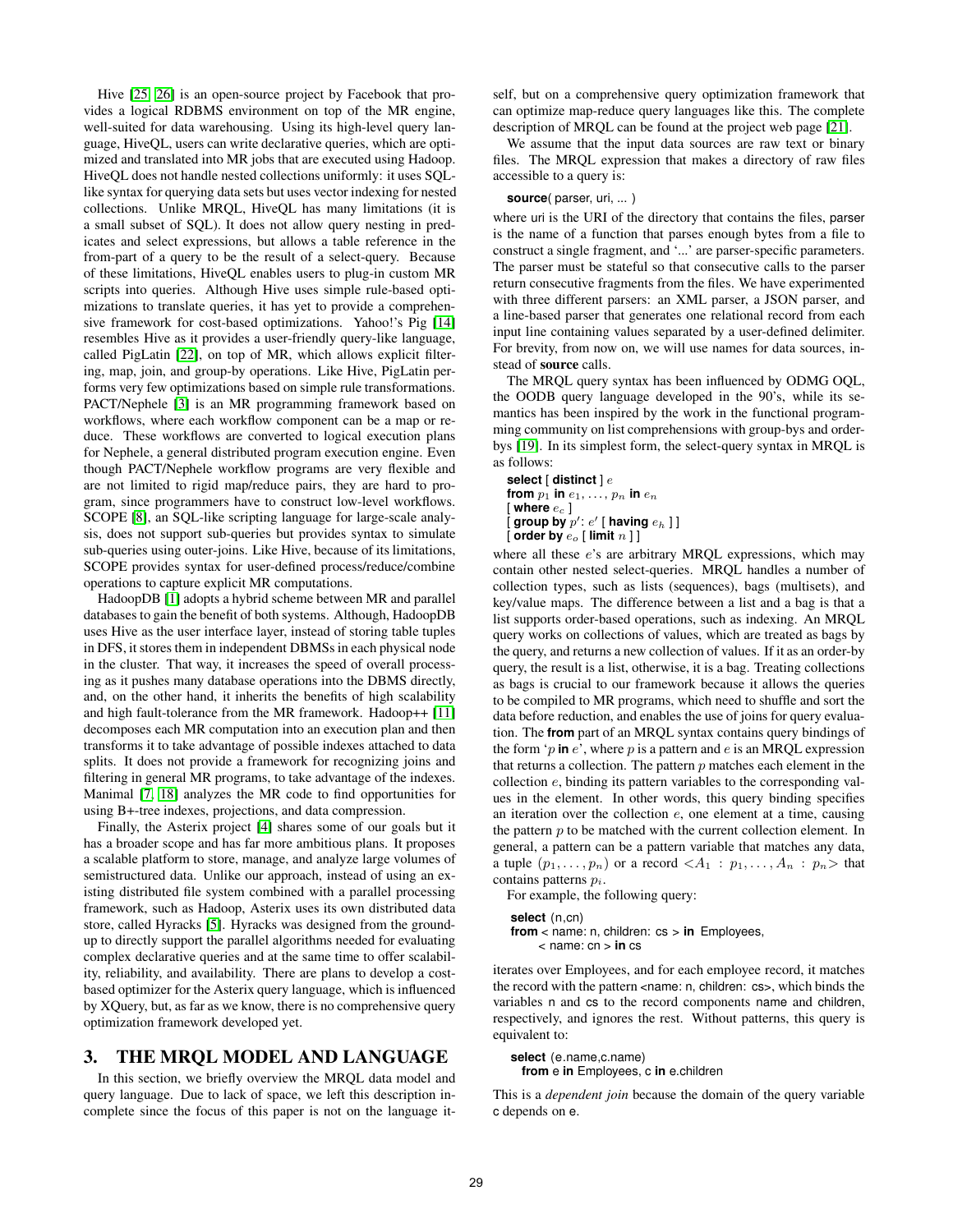<span id="page-4-0"></span>The group-by syntax of an MRQL query takes the form **group by**  $p'$ :  $e'$  to partition the query results into groups so that the members of each group have the same value  $e'$ . The pattern  $p'$  is bound to the group-by value, which is common across each group. As a result, the group-by operation lifts all non-group-by pattern variables (defined in the from-part of the query) from some type  $T$  to a bag of  $T$ , indicating that each such variable must contain multiple values, one for each member of the group. For example, the query

**select** ( d, c, sum(s) ) **from** <dno:dn,salary:s> **in** Employees **group by** (d,c): ( dn, s>=100000 )

groups Employees by dno and by whether their salary is greater than 100K. The variables d and c in the query header are directly accessible since they are group-by variables. The variable s in sum(s), on the other hand, is lifted to a bag of integers, which contains the salaries of employees in a group. In contrast to SQL, the function sum does not require a special semantics; it is simply a user-defined function from a bag of integers to an integer. Finally, the '**order by**' syntax orders the result of a query (after the optional group-by) by the  $e_0$  values. (There is a default total order  $\leq$  defined for all data types, including tuples and bags.)

Graph algorithms, such as PageRank, require repetitive applications of MR jobs, that can be expressed as transitive closures or recursion. In MRQL, a repetition takes the form:

**repeat**  $v = e$  **step** body [ **limit**  $n$  ]

where v is the repetition variable. The type of  $e$  must be a bag(T), for some type  $T$ , and the type of  $body$  must be bag( (T,bool)). This expression first binds  $v$  to the value of  $e$  and then it evaluates the  $body$  repeatedly and assigns a new value to  $v$  from the previous value, which is derived from the first components of the pairs returned by body. It stops if either the number of repetitions becomes  $n$  or when all the booleans returned by  $body$  are false. Figure [4](#page-10-0) in Section [7](#page-10-0) shows a PageRank query that uses repetition.

## **4. THE MRQL PHYSICAL OPERATORS**

The main goal of this paper is to translate MRQL queries to efficient workflows of MR jobs. In addition to the generic MR operation, which can be parameterized with a map and a reduce function, we would like to design a number of specialized computations that can perform some operations needed by MRQL queries, such as equi-joins. That is, we would like to design a number of physical evaluation operators that explicitly capture the MRQL functionality and are directly implementable on any existing MR environment, such as Hadoop.

The MRQL physical operators form an algebra over the domain DataSet(T), which is equivalent to the type bag(T). This domain is associated with a source list, where each source consists of a file or directory name in DFS, along with an input format that allows to retrieve T elements (data fragments) from the data source in a stream-like fashion. The input format used for caching the intermediate results in the DFS is a sequence file (a binary file) that contains the data in serialized form. The MRQL expression source returns a single source of type DataSet(T). The rest of the physical operators process data fragments using MR jobs, regardless of the fragment format. Each MR operation though is parameterized by functions that are particular to the data format being processed. The code of these functional parameters is evaluated in memory (at each task worker), and therefore can be expressed in some algebra suitable for in-memory evaluation. Our focus here is on the MR physical operations, which are novel, rather than on a bag algebra for nested collections, which has been addressed by earlier work.

The following are the most important physical operators used by MRQL.

# **4.1 The MapReduce Operation**

The most important physical operation in our framework is 'MapReduce $(m, r)$  S', which specifies a map-reduce job. It transforms a DataSet S of type bag( $\alpha$ ) into a DataSet of type bag( $\beta$ ) using a map function  $m$  and a reduce function  $r$  with types:

$$
m: \quad \alpha \to \text{bag}((\kappa, \gamma))
$$
  

$$
r: \quad (\kappa, \text{bag}(\gamma)) \to \text{bag}(\beta)
$$

for the arbitrary types  $\alpha$ ,  $\beta$ ,  $\gamma$ , and  $\kappa$ . The map function m transforms values of type  $\alpha$  from the input dataset into a bag of intermediate key/value pairs of type bag(  $(\kappa, \gamma)$  ). The reduce function r merges all intermediate pairs associated with the same key of type  $\kappa$  and produces a bag of values of type  $\beta$ , which are incorporated into the MapReduce result. More specifically, MapReduce $(m, r)$  S is equivalent to the following MRQL query:

```
select w
from z in (select r(key,y)
            from \times in S,
                  (k,y) in m(x)group by key: k),
     w in z
```
That is, we apply m to each value x in S to retrieve a bag of  $(k, y)$ pairs. This bag is grouped by the key k, which lifts the variable y to a bag of values. Since each call to  $r$  generates a bag of values, the inner select creates a bag of bags, which is flattened out by the outer select query. This equivalence proves a very important point, which was one of our goals: there is no need to include a special MR operation in MRQL, since any MR computation can be expressed as a query, as long as the query language supports dependent joins, nested queries, and user-defined functions.

An example of a MapReduce computation is:

MapReduce( $\lambda x$ . **if**  $x.B > 5$  **then**  $\{(x.A,x)\}$  **else**  $\{\}$ ,  $\lambda$ (key,s). {count(s)}) X

where an anonymous function  $\lambda x.e$  specifies a unary function (a lambda abstraction) f such that  $f(x) = e$ , while an anonymous function  $\lambda(x, y)$ .e specifies a binary function f such that  $f(x, y) =$ e. This MapReduce computation is equivalent to the MRQL query:

**select** count(x) **from** (k,x) **in** X **where**  $x.B > 5$ **group by** key: x.A

A straightforward implementation of MapReduce $(m, r) S$  in a MR platform, such as Hadoop, is the following pseudo-code:

```
class Mapper
      method map ( key, value )
                for each (k, v) \in m (value) do emit(k, v);
class Reducer
      method reduce ( key, values )
                 B \leftarrow \emptyset:
                for each w \in values do B \leftarrow B \cup \{w\};
```
The actual implementation of MapReduce in MRQL is streambased, which does not materialize the intermediate bag  $B$  in the reduce code (the cases where streaming is enabled are detected statically by analyzing the reduce function).

**for each**  $v \in r$ (key, B) **do** emit(key, v);

Given that the physical domain DataSet(T) is equivalent to the type bag(T), the semantics of MapReduce can be given by the following equation:

$$
\mathsf{MapReduce}(m, r) \, S = \mathsf{cmap}(r) \, (\mathsf{groupBy}(\mathsf{cmap}(m) \, S)) \quad \text{(1)}
$$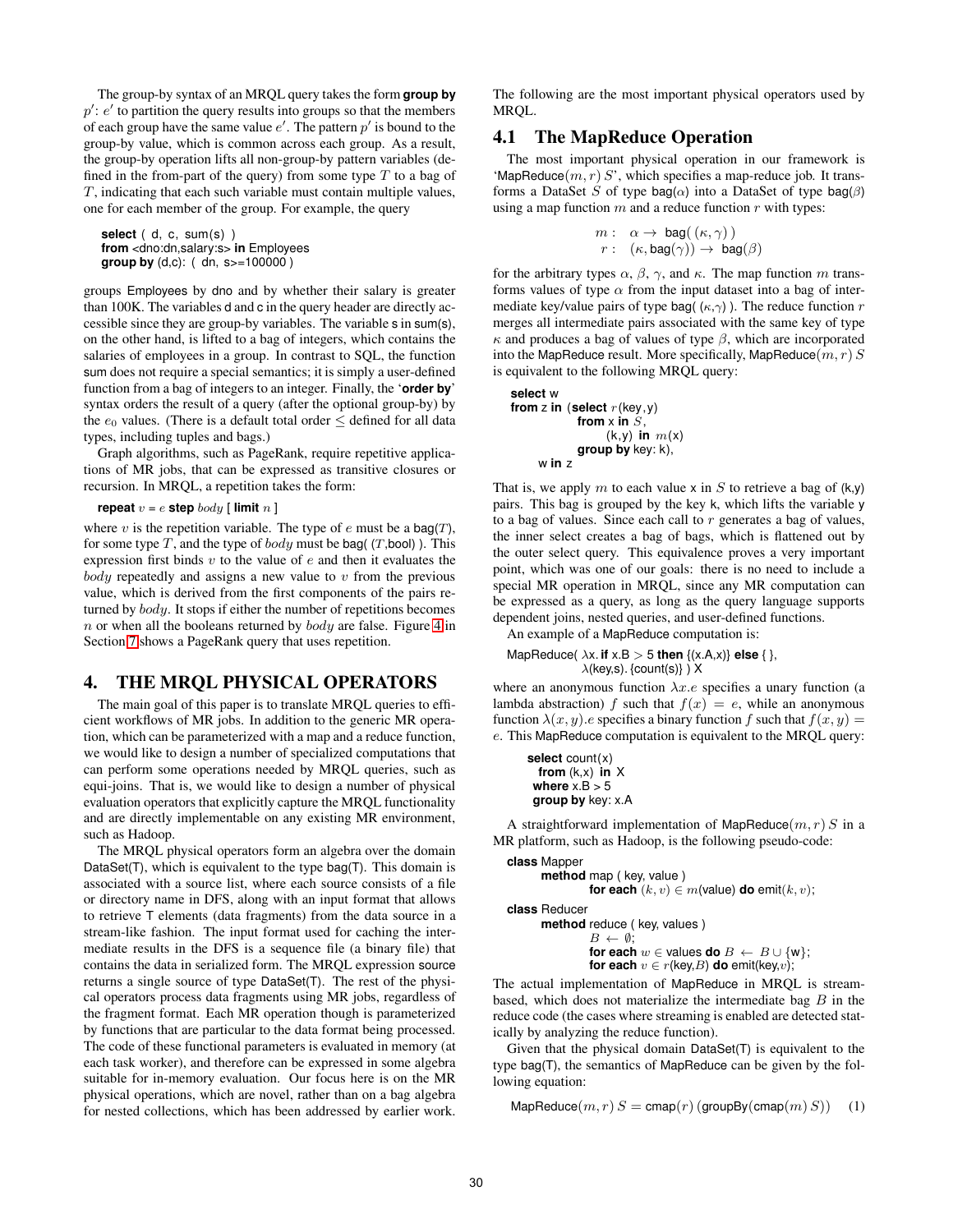where cmap and groupBy are defined as follows: Given two arbitrary types  $\alpha$  and  $\beta$ , the cmap(f) s operation (also known as concat-map or flatten-map in functional programming languages) applies the function f of type  $\alpha \rightarrow \text{bag}(\beta)$  to each element of the input bag s of type bag( $\alpha$ ) and collects the results to form a bag of type bag $(\beta)$ . In a way, cmap generalizes the unnest operator of the nested relational algebra. Using MRQL, cmap( $f$ ) s is equivalent to the dependent join:

#### **select** y **from** x **in** s, y **in**  $f(x)$

Given two types  $\kappa$  and  $\alpha$ , for an input bag of pairs s of type bag(  $(\kappa, \alpha)$ ), the groupBy(s) operation groups the elements of s by the key of type  $\kappa$  to form a bag of type bag(  $(\kappa, \text{bag}(\alpha))$ ). That is, using MRQL, groupBy $(s)$  is equivalent to:

#### **select** (key,v) **from** (k,v) **in** s **group by** key: k

For example, groupBy( $\{ (1, "A"), (2, "B"), (1, "C") \}$ ) returns the bag { (1,{"A","C"}), (2,{"B"}) }.

An important variation of MapReduce is the 'Map $(m) S'$  operation, which is equivalent to MapReduce without the reduce phase. That is, given a map function m of type  $\alpha \rightarrow \text{bag}(\beta)$ , the operation Map(m) S transforms a bag( $\alpha$ ) into a bag( $\beta$ ). Its semantics is:  $\text{Map}(m) S = \text{cmap}(m) S.$ 

'MapCombineReduce $(m, c, r)$  S' is a more efficient variation of MapReduce that includes the combine function  $c$  of type  $(\kappa, \text{bag}(\gamma)) \to \text{bag}((\kappa, \gamma))$ . The Hadoop implementation of this operation (optionally) applies the combine function to the data generated at each map task, thus partially reducing the data at the map-side before they are shuffled and shipped to the reducers. The combine step is very effective if the reducer performs aggregations only. Section [6.5](#page-9-0) describes a method to automatically synthesize the combine function from the reduce function, when the latter uses aggregations only.

## **4.2 Reduce-Side Join**

To join data from multiple data sources, our framework supports various physical join operators. The best known join algorithm in an MR environment is the reduce-side join [\[27\]](#page-11-0), also known as partitioned join or COGROUP in Pig [\[14\]](#page-11-0). It mixes the tuples of two input data sets  $X$  and  $Y$  at the map side, groups the tuples by the join key, and performs a cross product between the tuples from  $X$  and  $Y$  that correspond to the same join key at the reduce side. In our framework, the reduce-side join takes the form:

$$
\mathsf{MapReduce2}(m_x, m_y, r)(X, Y)
$$

It joins the DataSet X of type bag( $\alpha$ ) with the DataSet Y of type  $bag(\beta)$  to form a DataSet of type bag( $\gamma$ ). The functional parameters to MapReduce2 have the following types:

$$
m_x: \alpha \to \text{bag}((\kappa, \alpha'))
$$
  
\n
$$
m_y: \beta \to \text{bag}((\kappa, \beta'))
$$
  
\n
$$
r: (\text{bag}(\alpha'), \text{bag}(\beta')) \to \text{bag}(\gamma)
$$

where  $\kappa$  is the join key type. This join can be expressed as follows in MRQL:

```
select w
from z in (select r(x',y')from x in \overline{X}, y in \overline{Y},
                    (kx,x') in m_x(x),
                    (ky,y') in m_y(y)where kx = ky
             group by k: kx),
      w in z
```
It applies the map functions  $m_x$  and  $m_y$  to the elements  $x \in Y$  and  $y \in Y$ , respectively, which perform two tasks: they transform the

elements into x' and y' and extract the join keys, kx and ky. Then, the transformed  $X$  and  $Y$  elements are joined together based on their join keys. Finally, the group-by lifts the transformed elements x' and y' to bags of values with the same join key kx=ky and passes these bags to r.

For example, the following MRQL equi-join query:

$$
\begin{array}{c}\n\text{select } (x, y) \\
\text{from } x \text{ in } X, y \text{ in } Y \\
\text{where } x.A=y.B\n\end{array}
$$

can be expressed as a reduce-side join as follows:

MapReduce2( $\lambda x$ . {( $x.A$ ,  $x$ )},  $\lambda$ y. {(y.B, y)},  $\lambda$ (xs,ys). xs $\times$ ys) (X, Y)

where  $x_s \times y_s$  is the cross product between the  $xs$  and  $ys$  tuples, which are the tuples of X and Y that have the same join key values.

An implementation of MapReduce2 $(m_x, m_y, r)(X, Y)$  in a mapreduce platform is shown by the following Java pseudo-code:

```
class Mapper1
      method map(key,value)
          for each (k, v) \in m_x (value) do emit(k, (0, v));
```
**class** Mapper2

```
method map(key,value)
    for each (k, v) \in m_y (value) do emit(k, (1, v));
```
**class** Reducer

**method** reduce(key,values)  $xs \leftarrow \{ v \mid (n, v) \in$  values,  $n = 0 \}$ ;  $ys \leftarrow \hat{y} \mid (n, v) \in$  values,  $n = 1$  }; **for each**  $v \in r(xs, ys)$  **do** emit(key, v);

That is, we need to specify two mappers, each one operating on a different data set,  $X$  or  $Y$ . The two mappers apply the join map functions  $m_x$  and  $m_y$  to the X and Y values, respectively, and tag each resulting value with a unique source id (0 and 1, respectively). Then, the reducer, which receives the values from both  $X$  and  $Y$ grouped by their join keys, separates the  $X$  from the  $Y$  values based on their source id, and applies the function  $r$  to the two resulting value bags. The actual implementation of MapReduce2 in MRQL is asymmetric, requiring only  $ys$  to be cached in memory, while  $xs$ is often processed in a stream-like fashion. (Such cases are detected statically, as is done for MapReduce.)

# **4.3 Fragment-Replicate Join**

An alternative implementation of a join is the *fragment-replicate join* (also known as memory-backed join [\[20\]](#page-11-0)), where the entire data set  $Y$  is cached in the distributed file system and each map worker performs the join between each value of  $X$  and the entire cached data set  $Y$ . This join is effective if  $Y$  is small enough to fit in the mapper's memory. In our framework, the fragment-replicate join takes the form:

$$
\mathsf{MJoin}(k_x, k_y, r)(X, Y)
$$

It joins the DataSet X of type bag( $\alpha$ ) with the DataSet Y of type  $bag(β)$  to form a DataSet of type bag( $γ$ ). Its functional parameters have the following types:

$$
k_x: \quad \alpha \to \kappa \qquad k_y: \quad \beta \to \kappa
$$
  

$$
r: \quad (\alpha, \text{bag}(\beta)) \to \text{bag}(\gamma)
$$

where  $\kappa$  is the join key type. This join can be expressed as follows in MRQL:

**select** z from  $x$  in  $X$ , z **in** r( x, **select** y **from** y **in** Y **where**  $k_y(y)=k_x(x)$  )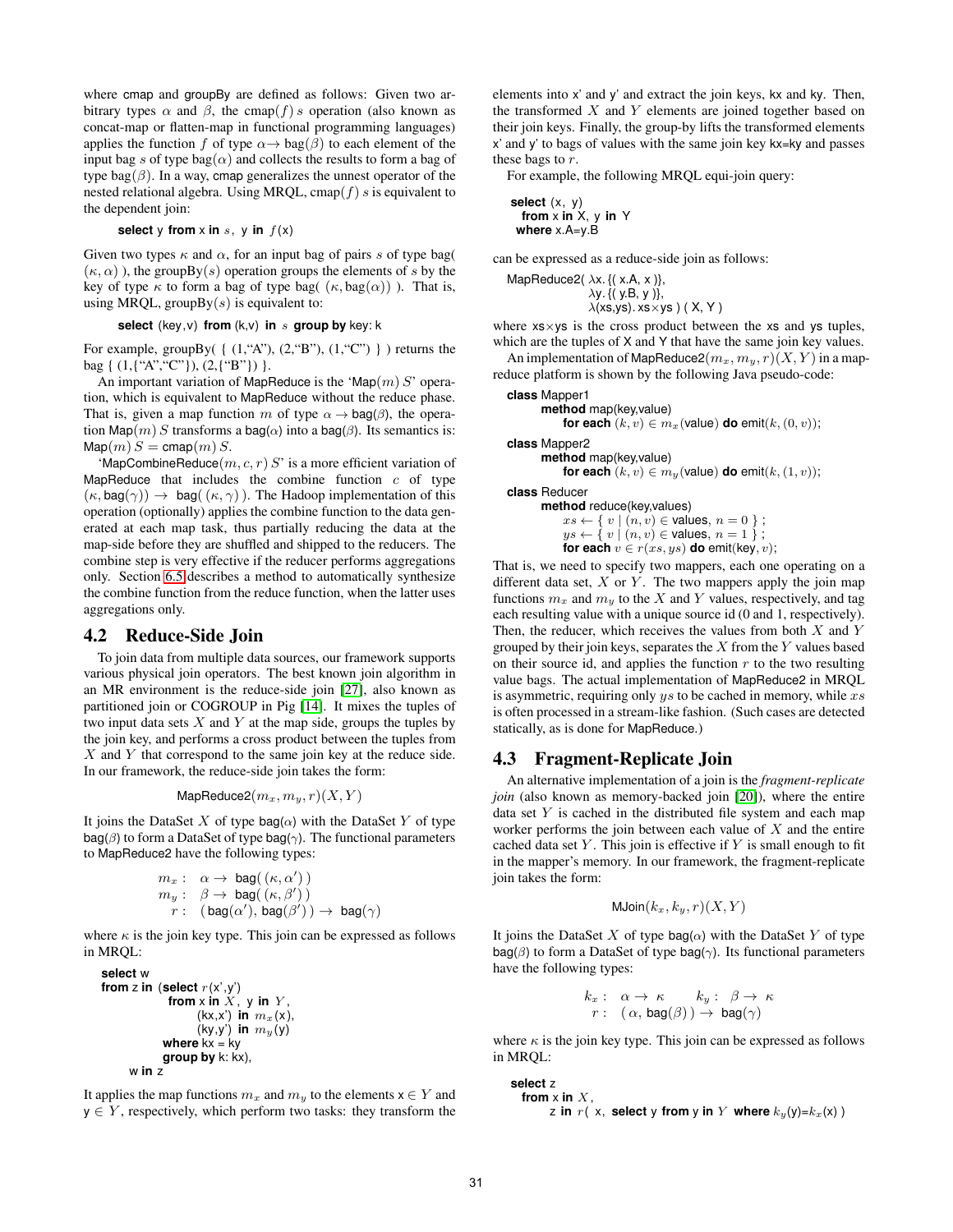<span id="page-6-0"></span>Our implementation of MJoin is a single map job (an MR job without a reduce phase). More specifically, at the beginning of an MJoin job, our system distributes the entire data set  $Y$  to every map worker via the DFS (using the Hadoop distributed cache). The actual map task is over the data set  $X$ . At the beginning of the map process, each worker reads Y from the distributed cache and builds a hash table  $H$  in memory that maps  $Y$  keys to  $Y$  values:

**for each**  $y \in Y$  **do** insert y into  $H[k_y(y)]$ 

The map function, which is over the  $X$  values, probes the hash table to retrieve all joining values from  $Y$ :

**class** Mapper **method** map(key,value) **for each**  $v \in r$ (value,  $H[k_x(\text{value})])$  **do** emit(key,v);

## **4.4 Other Physical Operations**

Cross-products and  $\theta$ -joins are evaluated in MROL using a distributed block-nested loop 'Cross $(m_x, m_y, r)(X, Y)$ ', which joins the DataSet X of type bag( $\alpha$ ) with the DataSet Y of type bag( $\beta$ ) to form a DataSet of type bag( $\gamma$ ). Its functional parameters have the following types:

$$
m_x: \quad \alpha \to \text{bag}(\alpha') \qquad m_y: \quad \beta \to \text{bag}(\beta')
$$
  

$$
r: \quad (\alpha', \beta') \to \text{bag}(\gamma)
$$

Like MJoin, it distributes the entire DataSet Y to all map workers and performs a block-nested loop at each mapper. That is, the map task is over X and each mapper reads from its data split enough tuples to fill a buffer, and, when the buffer is full, it scans Y and performs the join.

Finally, the physical operation Repeat $(f)$  S, which implements the MRQL repeat, transforms a DataSet S of type bag( $\alpha$ ) to a  $bag(\alpha)$  by applying the function f of type bag( $(\alpha) \rightarrow$  bag( $(\alpha,$ bool)) repeatedly, starting from S, until *all* returned boolean values are false. In contrast to the functional arguments of the other physical operators, function f consists of physical operators since it is applied to a DataSet. Our implementation of Repeat in Hadoop does not require any additional MR job (other than those embedded in the function  $f$ ) as it uses a user-defined Java counter to count the true values resulting from the outermost physical operator in  $f$ . These counts are accumulated across all Hadoop tasks assigned to this outermost operator. The Repeat operator repeats the f workflow until the counter becomes zero.

# **5. THE QUERY ALGEBRA**

The main goal of our work is to translate MRQL queries to an efficient workflow made out of our physical MR operators. Experience with the relational database technology has shown that this translation can be accomplished if we first translate the queries to an algebraic form that is equivalent to the query and then translate and optimize the algebraic form to a physical plan consisting of our physical MR operators.

Our main algebraic operations are cmap and groupBy, whose semantics has been given in Section [4.1.](#page-4-0) In that section, we also expressed the MapReduce operation in terms of cmap and groupBy. MRQL queries too can be translated to cmap and groupBy operations. For example, the query:

**select** ( d.name, sum(**select** e.salary **from** e **in** Employees **where** e.dno=d.dno) ) **from** d **in** Departments

can be translated to:

**Departments** 

This expression resembles a nested-loop evaluation, which may be inefficient when executed in an MR environment. We are interested in translating MRQL queries to our physical join operations, such as the reduce-side join. Consequently, it is important to introduce an algebraic operator for joins:

$$
\mathsf{join}(k_x,k_y,r)(X,Y)
$$

This join is a restricted version of the reduce-side join, because it uses the key functions  $k_x$  and  $k_y$  to extract the join keys, instead of the general map functions  $m_x$  and  $m_y$  that transform the values, in addition to extracting the keys. Its functional parameters have the following types:

$$
\begin{array}{rcl}\nk_x: & \alpha \to \kappa & k_y: & \beta \to \kappa \\
r: & (\mathsf{bag}(\alpha), \mathsf{bag}(\beta)) \to \mathsf{bag}(\gamma)\n\end{array}
$$

The semantics of this join is the following:

$$
cmap(\lambda(k,s). r(cmap(\lambda(n,x,y). if n = 1 then \{x\} else \{\})s,cpn(\lambda(n,x,y). if n = 2 then \{y\} else \{\})s)) U
$$

where  $U$  mixes elements from both  $X$  and  $Y$ :

$$
U = \text{groupBy}(\text{cmap}(\lambda x. \{(k_x(x), (1, x, \text{null}))\}) X \cup \text{cmap}(\lambda y. \{(k_y(y), (2, \text{null}, y))\}) Y)
$$

That is,  $X$  elements are tagged with 1 while  $Y$  elements are tagged with 2. Then,  $U$  unions together these elements and applies groupBy to mix elements from both  $X$  and  $Y$  into groups (under the groupby functions  $k_x$  and  $k_y$ , respectively). Then, the semantics of join is a cmap that traverses  $U$  one-group-at-a-time, splits each group into two bags: one with the  $X$  elements and another with the  $Y$ elements in the group, and applies the function  $r$  to these bags.

Using this join operation, we want to translate the previous query to the algebraic form:

\n
$$
\text{join}(\lambda \, \text{d}.\text{d}.\text{d}.\text{d}.\text{o},
$$
\n  
\n $\lambda(\text{ds}, \text{es}).\text{cmap}(\lambda \, \text{d}.(\text{d}.\text{name}, \text{sum}(\text{c}.\text{e}.\text{salary})) \text{es}))$ \n  
\n $\text{ds})$ \n

( Departments, Employees )

where the third function in the join computes an in-memory cross product between ds, which contains departments (zero or one departments in this case) and es, which contains employees that are associated to the same join key (dno).

Translating MRQL queries to good plans of physical join and MapReduce operations is the most challenging task addressed by this paper. The next section overviews our methodology for query optimization.

# **6. THE OPTIMIZATION FRAMEWORK**

Given an MRQL query, our goal is to find a good plan to evaluate this query, in terms of our physical operators. Current database technology has already addressed this problem in the context of relational databases. MRQL though is far more complex than SQL, requiring more powerful optimization techniques that are better suited for an MR framework. Our framework derives a plan to evaluate an MRQL query by performing the following steps:

- 1. Simplify the query (Section [6.1\)](#page-7-0).
- 2. Construct the query graph (Section [6.2\)](#page-7-0).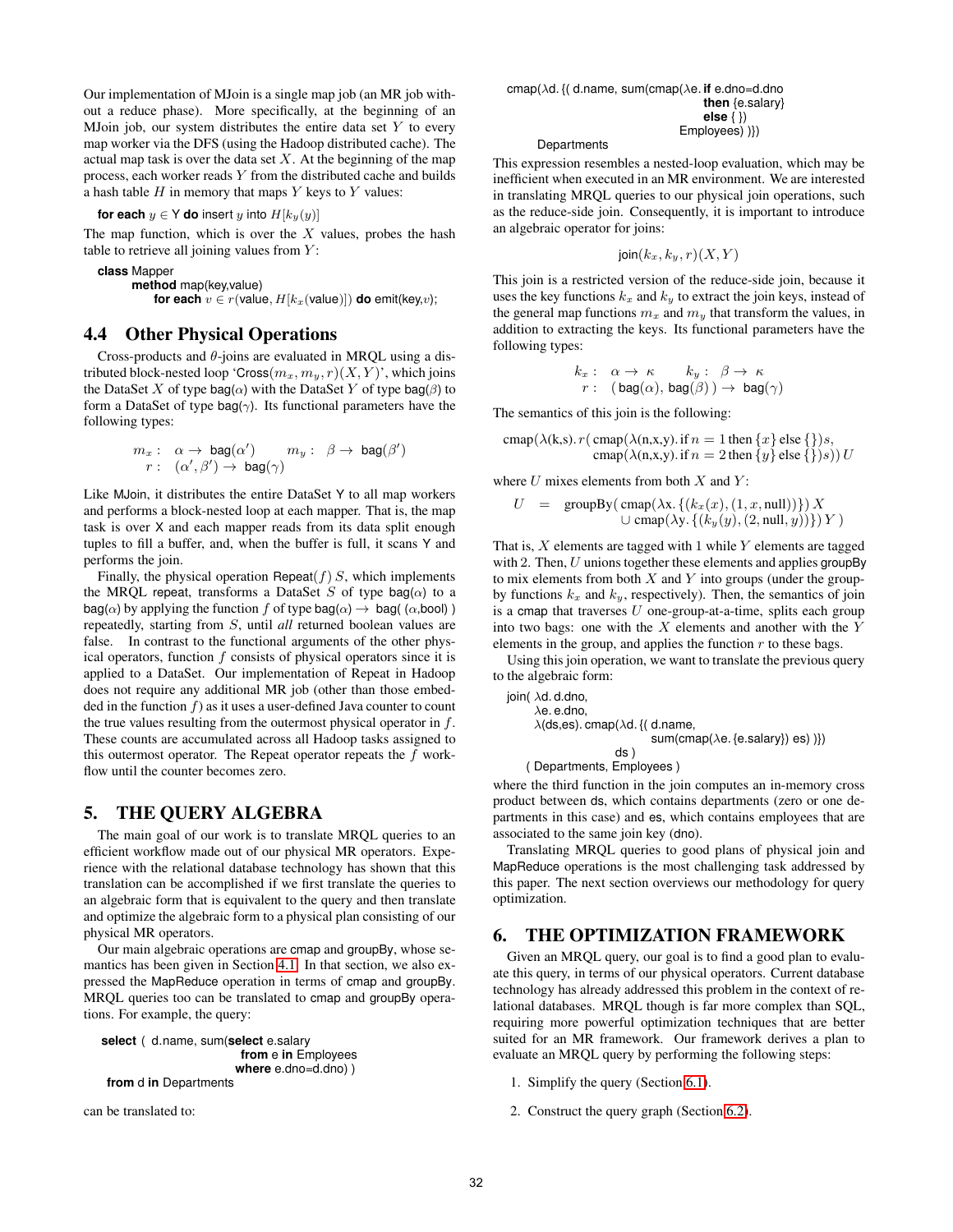- <span id="page-7-0"></span>3. Derive an algebraic form from the query graph (Section [6.3\)](#page-8-0).
- 4. Map the algebraic form to an evaluation plan and improve it using algebraic optimizations (Section [6.4\)](#page-9-0).
- 5. Synthesize MR combine functions from the MR reduce functions (Section [6.5\)](#page-9-0).

# **6.1 Simplifying the Query**

This step simplifies an MRQL query by compiling the group-by parts of the query to groupBy calls, by compiling away the patterns from the query, by simplifying the query, and by eliminating some forms of query nesting. The first task is to eliminate group-bys from MRQL queries. The query

**select** e **from**  $p_1$  **in**  $e_1, \ldots, p_n$  **in**  $e_n$  **where**  $e_c$ group by  $p'$ :  $e'$  having  $e_h$ gives the same result as the query: **select** e from  $(p', \text{group})$  in (groupBy (select  $(e', (p_1, \ldots, p_n))$ **from**  $p_1$  **in**  $e_1, \ldots, p_n$  **in**  $e_n$ where  $e_c$ )), · · ·  $x_i$  **in** { **select**  $x_i$  **from**  $(p_1, \ldots, p_n)$  **in** group }, · · · **where** e<sup>h</sup>

where  $x_i$  is a pattern variable in one of the  $p_1, \ldots, p_n$  patterns. That is, the inner query constructs a bag of pairs  $(k, v)$  where k is the group-by value  $e'$  and  $v$  contains the pattern values from the from-part of the original query. This bag is fed to the groupBy, which groups it by the  $k$  value. Then, the outer query iterates over the groups, binding each time the group-by pattern  $p'$  and the special variable, group, which holds the grouped elements. The next bindings in the outer query redefine the pattern variables  $x_i$  to be bags of elements. For example, the group-by query:

```
select (d,c,sum(s))
from < dno: dn, salary: s > in Employees
group by (d,c): ( dn, s>=100000 )
```
is equivalent to the query:

```
select (d,c,sum(s))
from ((d,c),group)
    in (groupBy(select ( (dn,s>=100000), <dno:dn,salary:s> )
                 from <dno:dn,salary:s> in Employees)),
    dn in { select dn from <dno:dn,salary:s> in group },
    s in { select s from <dno:dn,salary:s> in group }
```
which can be simplified to:

**select** (d,c,sum(**select** s **from** <dno:dn,salary:s> **in** group)) **from** ((d,c),group) **in** (groupBy(**select** ( (dn,s>=100000), <dno:dn,salary:s> ) **from** <dno:dn,salary:s> **in** Employees))

The pattern removal is done by assigning a fresh variable to a top-level pattern and by expressing the pattern variables in terms of the new variable. Query simplification is done by rewrite rules, such as when a field selection is applied to a record construction, it is normalized to the selected record component. One example of query unnesting is when the inner query does not depend on the outer query, in which case it can be pulled out from the outer query. Another example of query unnesting is the case when the domain of a binding is a simple MRQL select query. For instance,

**select**  $f(x,y)$ 

```
from x in X, y in (select z+1 from z in Z where x.A = z.A)
```
can be simplified to

```
select f(x,y)from x in X, z in Z, y in \{z+1\}where x.A=z.A
```
That is, we unroll the inner query inside the outer query by embedding the bindings of the inner query inside the outer bindings and by binding the query variable to the inner query result.

# **6.2 Constructing the Query Graph**

Our approach for optimizing general MRQL queries is capable of handling deeply nested queries, of any form and at any nesting level, and of converting them to join plans. It can also handle dependent joins, which are used when traversing nested collections.

Consider, for example, the nested query:

```
select f(x, select y in Y where x.A=y.B)
from x in X
```
A typical method for handling this nested query in a RDBMS is to form the left-outer join between X and Y and then to group the result by the X key, applying the function f to x and to the corresponding group. This method may be suboptimal in an MR environment because it would require two MR jobs: one for the join and one for the group-by. Instead, it can be expressed in our algebra using just one MR job:

```
join( \lambdax. x.A, \lambday. y.B, \lambda(xs,ys). cmap(\lambdax. {f(x,ys)}) xs) (X, Y)
```
Our approach to handling query nesting is to split an MRQL query into two parts: 1) the *query graph*, which is translated to joins and unnests (cmaps) to process the input data and to group these data so that all the data in a group satisfy the join conditions, and 2) the *query header*, which processes the constructed grouped data and returns the query result. We describe this method using an example of a triple-nested MRQL query:

```
select f (select h(z) from z in Z where z.B=x.B)
from x in X, y in x.D
where x.A=y.A
and p(select q(w,n)
     from w in W,
          n in g(select w.M+k.N from k in K
                  where k.G=y.G)
     where w.C=y.C and c(select m.F from m in w.E))
```
where the calls to f, h, p, q, g, and c actually indicate some arbitrary MRQL code (it does not matter what code it is as long as it does not depend on the query variables in a way other than the arguments shown). We can see that there are 7 query variables bound in the 5 select-expressions in the query: x, y, z, w, n, m, and k. There is no reason to construct an evaluation plan that produces a flat tuple (x,y,z,w,n,m,k) for each combination of the values of these variables that satisfies the join conditions, as is done in relational databases, because then we would have to group-by this stream to reflect the query nesting and to form the query answer, as it was done for the previous nested query. Instead, we want to construct an evaluation plan that delivers the data in a stream of tuples already grouped into the form  $(x, y, \{z\}, \{(w, n, \{m\})\})$ , which reflects the query nesting directly and satisfies all the join conditions in the query. That is, each combination of x and z from the set  $\{z\}$  in such a tuple satisfies  $z.B=x.B$ , each  $y$  is from the set  $x.D$  and satisfies  $x.A=y.A$ , etc. Note that we should not include the variable k in the tuple because the domain of n is an expression that contains a select-query and has to be evaluated completely before we derive values for n. This special query domain that contains a select-query is called a *nested domain query*, and must be treated specially, as we will show next. The shape of the grouped variable values is described by a tree, called the *query pattern tree*, which is a kind of data type. Our framework uses one query pattern tree for each nested domain query, plus one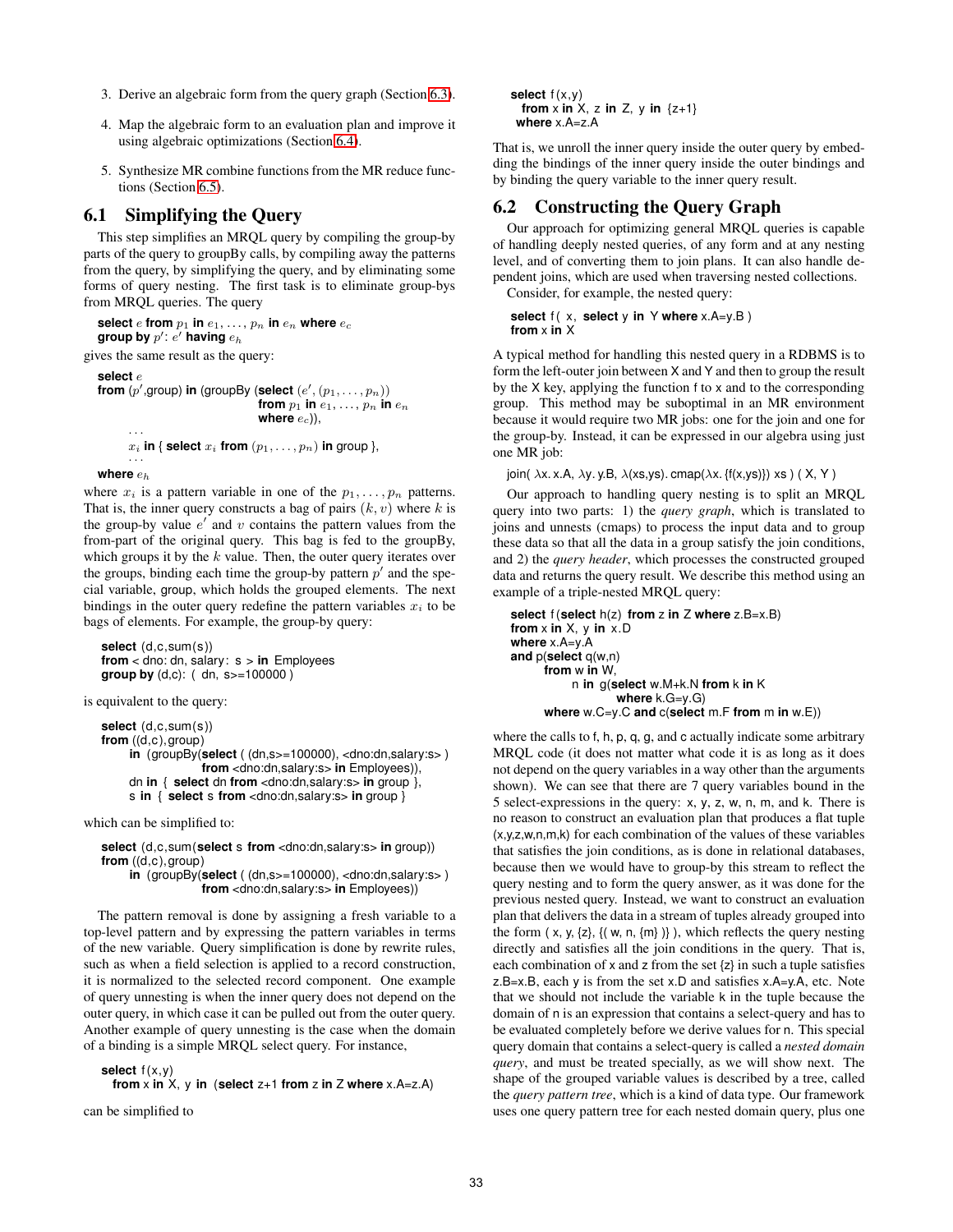<span id="page-8-0"></span>

**Figure 1: The pattern trees (A), the query graph (B), and the query plan (C) of the example query**

for each outer query. Thus, for the example query, there are two query pattern trees, one for the nested domain query of n and another for the entire query itself. These trees, which are depicted in Figure 1.A, are  $s(x,y,zs(z),ws(w,n,ms(m)))$  and  $ks(k)$  in prefix form. Each internal node in the pattern tree is associated with a selectquery. For example, the root s is associated with the outermost select-query. If internal nodes are taken to be sets of tuples, then the query pattern tree describes the required nesting of query variables concisely. If the input data is grouped in a way that reflects the query pattern tree, resulting to a set s (the root of the pattern tree), then the query can be evaluated over s using the function:

$$
\begin{array}{ll}\n\text{header}(s) &= \text{select } f(\text{select } h(z) \text{ from } z \text{ in } zs) \\
& \text{from } (x, y, zs, ws) \text{ in } s \\
& \text{where } p(\text{select } g(w, n) \\
& \text{from } (w, ms) \text{ in } ws \\
& \text{where } c(\text{select m} \cdot F \text{ from } m \text{ in } ms))\n\end{array}
$$

which is called the *query header*. The query header is derived from the query by associating a new query variable to each selectexpression in the query, by removing all the join and filter predicates, and by replacing the from-part of each select-expression with a single binding that uses a tuple pattern to bind the from-part variables and the query variables of the immediate nested selectexpressions. These bindings correspond to the nodes of the query pattern tree. They ungroup the grouped values in s, feeding the variable values to the appropriate nested queries.

For the second pattern tree, which corresponds to the nested domain query for the variable n, the query header is:

#### header2(ks,w) = g(**select** w.M+k.N **from** k **in** ks)

The next task is to generate the grouped values from the input data. The grouped data fed to the query header are generated by a join/unnest plan, which is derived from the *query graph*. The query graph represents all potential joins and unnests in the query concisely. We say that a variable  $v$ , defined by a binding  $v$  in  $e$ , depends on a variable  $w$ , if  $e$  refers to the variable  $w$ . The query graph is a graph whose nodes are query variables, the arrows are the variable dependencies, and the edges between the nodes  $v$  and  $w$  are equi-join conditions of the form  $f(v) = g(w)$ , where  $f(v)/g(w)$ are expressions that depend on  $v/w$ . For our example query, the query graph is shown at Figure 1.B.

#### **6.3 Deriving an Algebraic Form**

The next step is to derive an evaluation plan from the query graph, as the one shown at Figure 1.C for the graph in Figure 1.B, where  $\bowtie$  is our algebraic join operator and  $\mu$  is our cmap operator. The evaluation plan must deliver the data to the query header in groups that satisfy the join conditions and match the query pattern tree  $s(x,y,zs(z),ws(w,n,ms(m)))$ .

To synthesize a good plan from the query graph to evaluate the query, we use a polynomial heuristic algorithm, which we first introduced in the context of relational queries [\[12\]](#page-11-0), but adapted here to work with nested queries and dependent joins. It is a greedy bottom-up algorithm, similar to Kruskal's minimum spanning tree algorithm.

This algorithm assumes that we know all the input sizes and the predicate selectivities in advance. If the graph reduction is done incrementally at run-time, by immediately executing the chosen operation from the query graph, then the sizes of the input data sources, as well as the sizes of the intermediate results, can be derived from the file system. The predicate selectivities though, which allow us to select the next graph reduction step and choose the best operation, can only be estimated using statistics. In our current system, which has an incomplete cost model, we set the selectivities to constants.

Every node in the graph (which corresponds to a query variable) is assigned an estimated size, which is the size of the variable domain, and every edge (an equi-join predicate) is assigned an estimated selectivity. Each graph node may also be associated with a number of attributes, such as a filtering condition and a sort order. More specifically, each node  $i$  in the graph is associated with a query variable  $v_i$  and a domain  $r_i$ . Each node i is labeled with the size of  $r_i$ , the physical algorithm used to derive  $r_i$ , and other attributes associated with  $r_i$ . Each edge between i and j is labeled with the selectivity  $S_{ij}$  of the join predicate between i and j. The graph algorithm constructs the physical operator tree by merging graph nodes in pairs, as shown in Figure [2.](#page-9-0)A. At each step of the algorithm, we select two nodes  $i$  and  $j$  that do not depend on other nodes and have a minimum cost, and we merge them into a new node ij. The estimated cost to consider when we choose a pair of nodes depends on the join algorithm used, the sizes  $size(r_i)$  and size( $r_j$ ), the selectivity  $S_{ij}$ , and the various attributes. The new size of ij is size( $r_i$ ) × size( $r_j$ ) ×  $S_{ij}$  and its operator is  $r_i \bowtie r_j$ , where  $\bowtie$  is annotated with the actual physical join algorithm with the least cost. In addition, for each node  $k$  connected to both  $i$  and j, the weight of the edge between k and ij becomes  $S_{ik} \times S_{jk}$ . Another graph simplification step to consider is depicted in Fig-ure [2.](#page-9-0)B. It applies when a node  $j$  depends on one or more nodes  $i$ , which in turn should not depend on any variables. Then,  $j$  is merged with all these nodes  $i$  and the resulting node is associated with a cmap. We continue this process until we are left with only one node, which contains the final physical plan.

At each graph reduction step, when a new plan operator (a join or a cmap) is assigned to the new node, the reduce function of this operator must be derived. The reduce function is composed in such a way that the plan operator takes a step towards grouping the data in the way specified by the final query pattern tree, that is, so that it delivers the data to the query header in groups that satisfy the join con-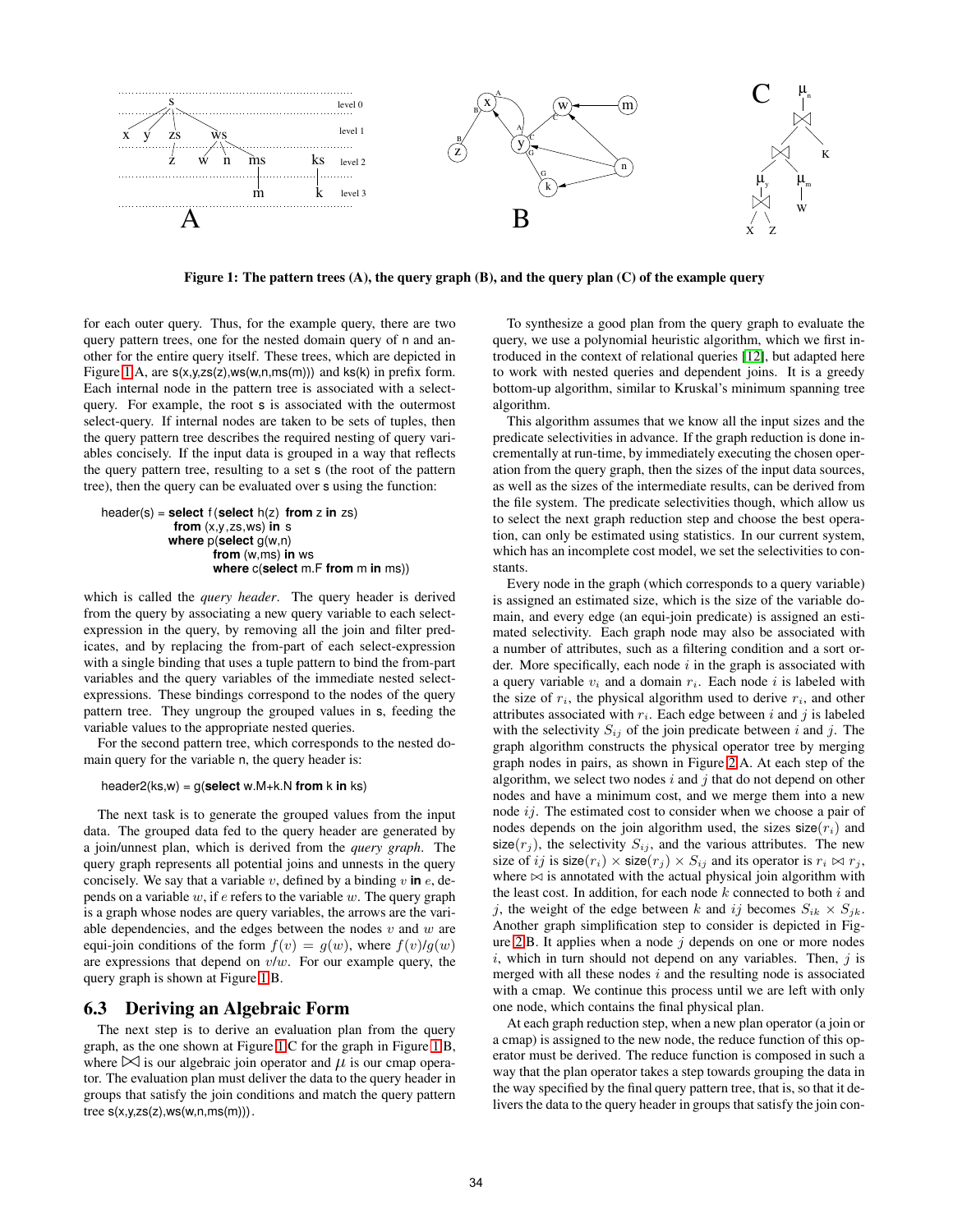<span id="page-9-0"></span>

**Figure 2: The Query Graph Simplification Steps: A) generate a join or B) generate an unnest**

ditions and match the query pattern tree  $s(x,y,zs(z),ws(w,n,ms(m)))$ . For example, the  $X \bowtie Z$  in the query plan in Figure [1.](#page-8-0)C is:

join(  $\lambda$ x. x.B, $\lambda$ z. z.B,  $\lambda$ (xs,zs). cmap( $\lambda$ x. {(x,zs)}) xs) (X, Z)

where the  $X$  input matches the pattern tree  $s(x)$  and the  $Z$  input matches the pattern tree zs(z) and the output is grouped by z that matches the pattern tree  $s(x,zs(z))$ .

## **6.4 Algebraic Optimization**

As it was previously discussed, MRQL group-by queries are translated to plain MRQL queries that contain calls to the groupBy operation. Each groupBy call requires the reduce task of a dedicated MR job. Given that Step 3 generates joins and cmaps from the query graph, the plans derived from that step consist of cmap, groupBy, and join operations. Before we translate these operations to our physical algorithms, we can optimize them even further by applying algebraic rewriting techniques to fuse cascaded operations, to minimize the number of required MR jobs, and to eliminate redundant operations.

The most important optimization is to fuse two cascaded cmaps into a single cmap:

cmap(f) (cmap(g) S) = cmap ( $\lambda$ x. cmap(f) (g(x))) S

that is, instead of two cascaded cmaps, which require two MR jobs, we derive a nested cmap, which requires only one MR job (the inner cmap is evaluated in memory). Cmaps can also be fused with joins:

cmap(m) (join(kx,ky,r) (X,Y))

= join( kx, ky,  $\lambda$ (xs,ys). cmap(m)(r(xs,ys))) (X,Y)

GroupBy operations can be translated to MapReduce operations using Eq.  $(1)$ :

$$
\operatorname{cmap}(r) \left( \operatorname{groupBy}(\operatorname{cmap}(m) S) \right) = \operatorname{MapReduce}(m, r) S
$$

If either or both cmap $(m)$  or cmap $(r)$  are missing, then we can always set  $m(x) = \{x\}$  or  $r(x) = \{x\}$ . Joins can be directly mapped to MapReduce2 operations using the rule:

$$
join(k_x, k_y, r)(X, Y)
$$
  
= MapReduce2( $\lambda x$ .{(k<sub>x</sub>(x), x)},  $\lambda y$ .{(k<sub>y</sub>(y), y)}, r)  
(X, Y)

The reason that MapReduce2 is more general than join is to allow map operations in the MapReduce2 inputs to be fused with the MapReduce2 operation at the physical level, thus requiring one MR job only. For example, we can use the rule:

$$
\begin{array}{l} \textsf{MapReduce2}(\,m_x,\,m_y,\,r\,)(\,\textsf{cmap}(f)\,X,\,Y\,)\\ \textsf{= MapReduce2}(\,\lambda v.\,m_x(f(v)),\,m_y,\,r\,)(\,X,\,Y\,) \end{array}
$$

The fragment-replicate join MJoin, on the other hand, is more restricted than join since it must apply the reduce function at the mapper one-element-at-a-time:

$$
join(k_x, k_y, \lambda(xs, ys).cmp(\lambda x. r(x, ys)) xs)(X, Y)
$$
  
= MJoin(k\_x, k\_y, r)(X, Y)

that is, a join is translated to an MJoin plan only when its reduce function has a certain shape.

As described in Section [1](#page-0-0) through the PageRank example, a MapReduce2 self-join can be rewritten into a simple MapReduce operation that traverses the input dataset once:

MapReduce2(mx, my, r) (X, X)  
= MapReduce( 
$$
\lambda z
$$
. cmap( $\lambda(k,x)$ . {(k,(1,x, null))}) (mx(z))  
  $\cup$  cmap( $\lambda(k,y)$ . {(k,(2, null,y))}) (my(z)),  
  $\lambda(k,s)$ . r( cmap( $\lambda(n,x,y)$ ). if n=1 then {x} else {}) s,  
  $\text{cmap}(\lambda(n,x,y))$ . if n=2 then {y} else {}) s ) X

This transformation is similar to the semantics of join given in Section [5.](#page-6-0) Another transformation used in the PageRank example, is fusing a group-by with a join if the group-by key is the same as the join key:

MapReduce2( $\lambda$ (k,x). {(k,ex)}, my, r ) (groupBy(X), Y) = MapReduce2( $\lambda(k,z)$ . { $(k,(k,z))$ }, my,  $\lambda$ (xs,ys). r(cmap( $\lambda$ x. {ex}) (groupBy(xs)),ys))  $(X, Y)$ 

It applies when the left MapReduce2 map function returns the groupby key k as the left join key, that is, when it looks like  $\lambda(k, x)$ .  $\{(k, e x)\}$ for some expression ex.

# **6.5 Synthesizing the Combine Function**

The reduce function r of MapReduce $(m, r)$  S must take the form  $r(k, s)$  = code, where s is a bag that contains all the elements associated with this key  $k$  and code is the body of the function. If the only use of variable s inside the code is in calls to either  $\text{agg}(s)$  or  $aggr(cmap(f) s)$ , for some aggregations aggr and some functions f, then we can use the MapCombineReduce $(m, c, r)$  S operation instead of MapReduce. To do so, we let the mapper generate the values aggr( $f(x)$ ) only, the combiner generate the values aggr(s) only, and all occurrences of  $\text{agg}(cmap(f) s)$  in the reducer code to be replaced with  $aggr(s)$ . For multiple aggregations, variable s will be a tuple that contains the partial results of all these aggregations. Note that the avg (average) aggregation must be replaced with the sum divided by the count before this method is applied. For example, in the following operation

MapReduce( $\lambda$ (k,x). {(x.A,x)},

 $\lambda(k,s)$ . {(k,sum(cmap( $\lambda x$ . {x.B}) s))}) X

the aggregation sum(cmap( $\lambda x$ . {x.B}) s) is the only operation that accesses the group values s in the reducer. Based on our algorithm, this operation can be transformed to:

MapCombineReduce(λ(k,x). {(x.A,x.B)},  $\lambda(k,s)$ . {(k,sum(s))},  $\lambda(k,s)$ . {(k,sum(s))}) X since  $sum(f(x)) = sum({x.B})=x.B$ .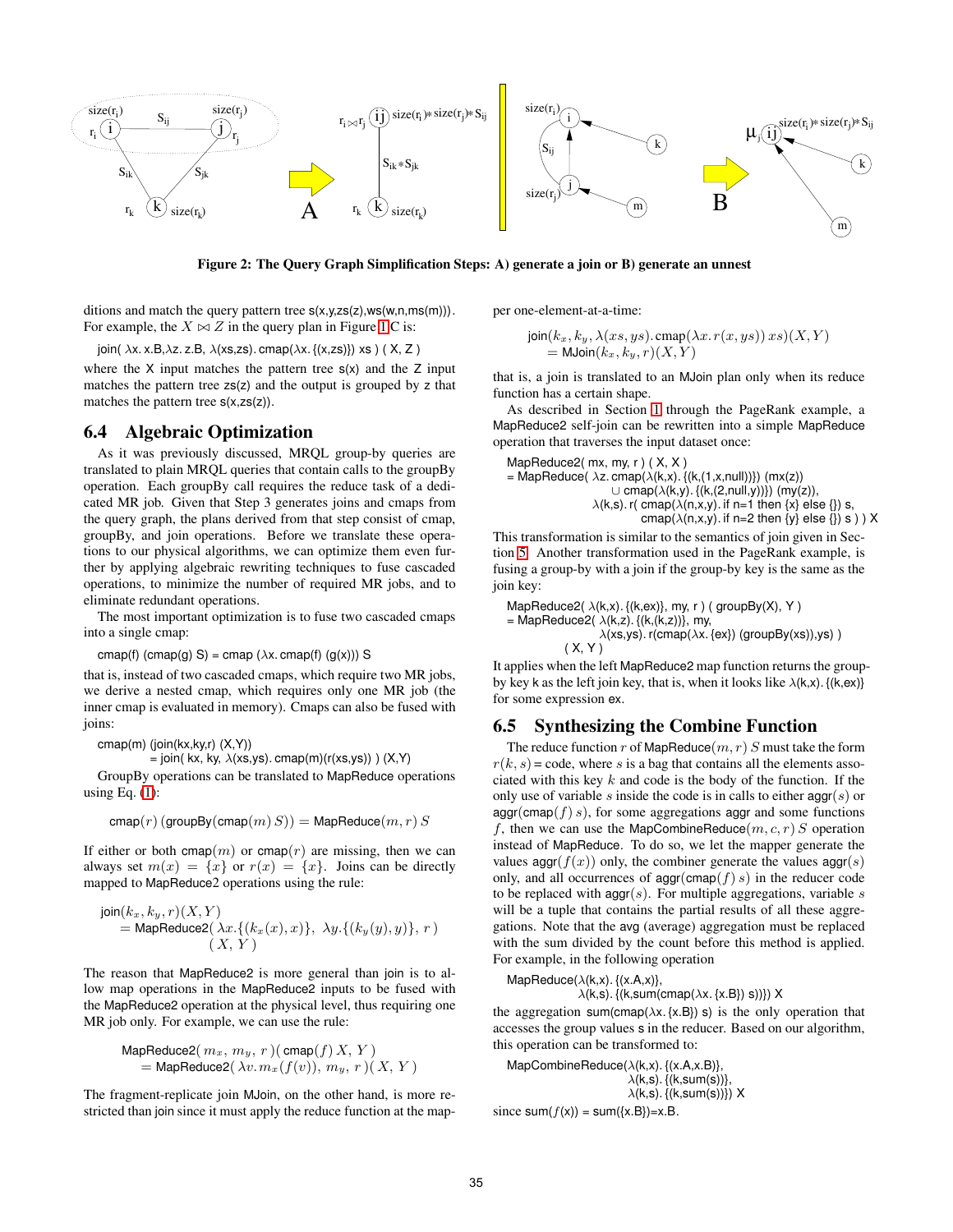<span id="page-10-0"></span>

**Figure 3: Query Evaluation over (A) TPCH, (B) DBLP, (C) the Hungarian Web, and (D1-D3) RMAT-**i **graphs**

## **7. PERFORMANCE EVALUATION**

MRQL is implemented on top of Hadoop. The source code is available at <http://lambda.uta.edu/mrql/>. Currently, our system can evaluate any MRQL query over XML, JSON, binary, and record-oriented text documents (with basic values separated by user-defined delimiters).

The platform used for our evaluations was a small cluster of nine Linux servers (circa 2006), connected through a Gigabit Ethernet switch. The cluster was managed by Rocks Cluster 5.4 running CentOS-5 Linux. For our experiments, we used Hadoop 0.20.2, distributed by Cloudera. The cluster frontend was used exclusively as a NameNode/JobTracker, while the rest 8 compute nodes were used as DataNodes/TaskTrackers. Each server has 4 Xeon cores at 3.2GHz with 4GB memory. That is, there were a total of 32 cores available for map/reduce tasks. We repeated our experiments for 3 different Hadoop configurations: 8 nodes (32 cores), 6 nodes (24 cores), and 4 nodes (16 cores). For each configuration, we had to format the DFS and reinstall the data to make sure that data blocks were equally distributed to data nodes.

Our first measurement evaluates the effectiveness of our optimization techniques for nested queries, which use our generalized join that incorporates data nesting. For this experiment, we used the Orders and Customer tables from the TPCH benchmark. We used 5 datasets TPCH-i, for  $i = 1, \ldots, 5$ , of size  $i * 4GBs$  (the total size of Orders and Customer tables) using the TPCH dbgen option -s = i ∗ 20. That is, the largest dataset was 20GBs. We considered the following MRQL query:

```
select c.NAME
from c in Customer
where avg(select o.TOTALPRICE
         from o in Orders
        where o.CUSTKEY=c.CUSTKEY) < 150000.0
```
which selects the customers whose average order prices are below 150K. MRQL translates this query to a single MapReduce2 join. Using traditional optimization techniques, we could have generated a flat join followed by a group-by. Figure 3.(A) compares the graph = **select** ( key, **select** x.to **from** x **in** n ) **from** n **in** source(line,"graph.csv" ,...) **group by** key: n.id;  $size = count(graph);$ 

```
select (x.id, x.rank)
from x in
(repeat nodes = select < id: key, rank: 1.0/size, adjacent: al >
                from (key,al) in graph
  step select (< id: m.id, rank: n.rank, adjacent: m.adjacent >,
              abs((n.rank-m.rank)/m.rank) > 0.1)from n in (select < id : key,
              rank: 0.25/size+0.85∗sum(select x.rank from x in c) >
                          select < id: a, rank: n.rank/count(n.adjacent) >
                          from n in nodes, a in n.adjacent )
              group by key: c.id ),
           m in nodes
     where n.id = m.idorder by x.rank desc;
```
#### **Figure 4: PageRank in MRQL**

evaluation time of this query using the MapReduce2 join, called MRJ, versus the evaluation time based on the traditional method of using a join (a simplified MapReduce2) followed by a groupby with aggregation (a MapCombineReduce), called JG. The histograms shown in Figure 3.(A) show the MRJ time (white boxes) and the time difference JG-MRJ (shaded boxes). We can see that, for all three cluster sizes (4, 6, and 8 nodes), the time improvement using our joins was between 50% and 65%, thus justifying our decision for using a special join for nested queries.

The next query we evaluated was PageRank over various datasets. The complete PageRank query is given in Figure 4. Given that our datasets represent a graph as a flat list of edges, the first query in Figure 4 groups this list by the edge source so that each tuple in the resulting graph contains all the neighbors of a node in a bag. We only measured the execution time of the last query in Figure 4, which calculates the PageRank of the graph (this is done by the repeat MRQL expression) and then orders the nodes by their rank.